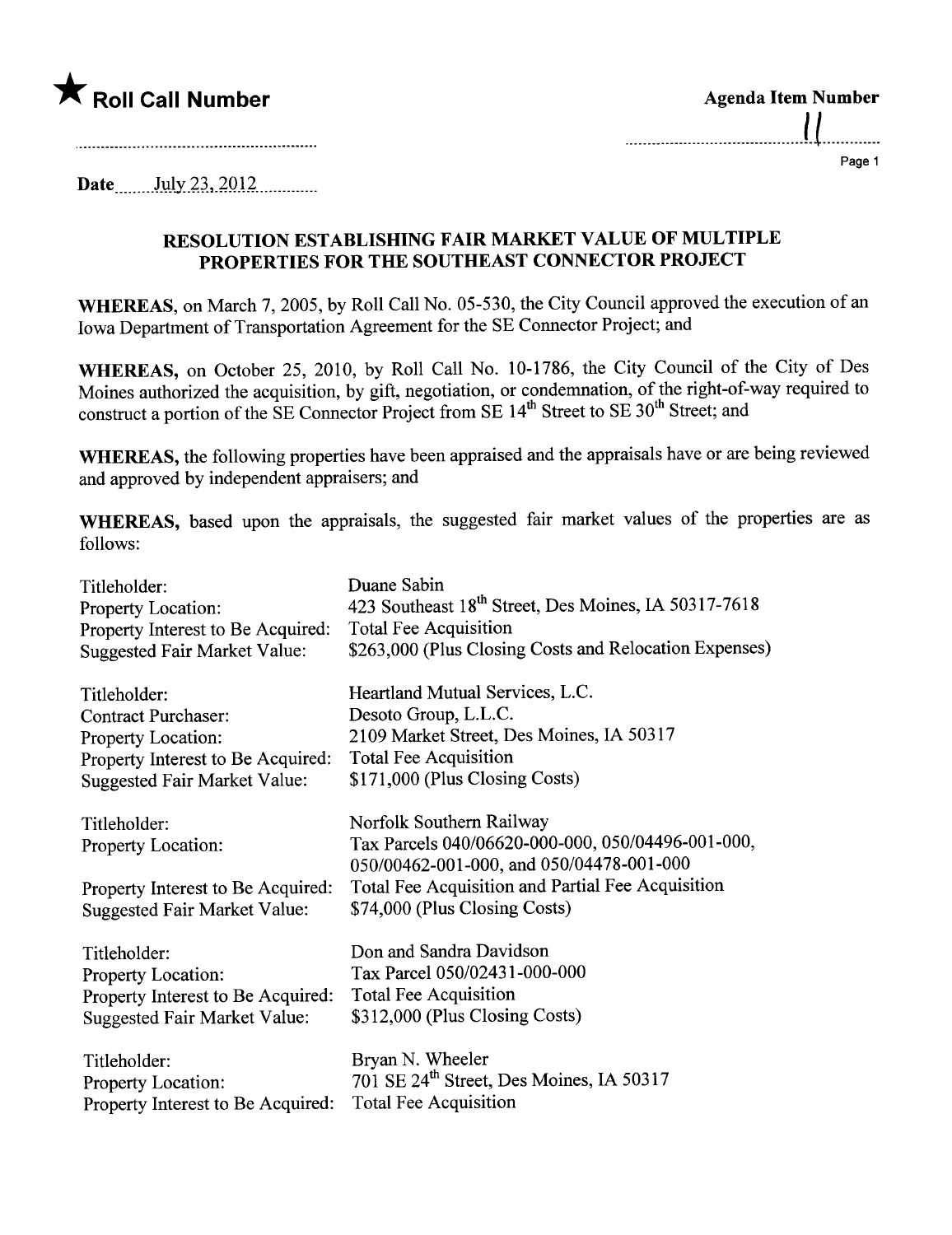## $\bigstar$  Roll Call Number

| <b>Agenda Item Number</b> |  |
|---------------------------|--|
|                           |  |
|                           |  |

Page 2

Date \_\_\_\_\_\_ July 23, 2012

Suggested Fair Market Value: \$23,838 (Plus Closing Costs and Relocation Expenses)

Titleholder: Property Location: Property Interest to Be Acquired: Partial Fee Acquisition and Temporary Easement for Construction Suggested Fair Market Value: Dennis J. Modde 727 SE 28th Street, Des Moines, IA 50317 \$81,274 (Plus Closing Costs)

NOW, THEREFORE, BE IT RESOLVED by the City Council of the City of Des Moines, Iowa:

That the valuations listed and identified above as "Suggested Fair Market Value" are hereby established as the fair market values of the property interests listed herein.

That the Real Estate Division of the Engineering Department is authorized and directed to acquire the property interests through gift, negotiation or condemnation based upon the approved fair market values listed above.

That the property interests will be acquired in accordance with the guidelines of 49 CFR Part 24 of the Uniform Relocation and Real Property Acquisition Act, as revised, and that relocation is hereby authorized.

If the property owners agree to convey the property interests to the City in an amount based on the established fair market value, including an approved administrative settlement, or if a condemnation award is based on the established fair market value or falls within an approved settlement amount, the Finance Director is authorized and directed to issue checks in the amounts necessary to cary out these transactions and to pay any unforeseen additional costs certified by the Legal Department and the Engineering Deparment; the Real Estate Division Manager is authorized and directed to complete these transactions in accordance with standard real estate practices and state law requirements.

That the Real Estate Division of the Engineering Deparment is directed to obtain the Legal Deparment's review and approval of all closing documents prior to closing.

That the City Clerk is hereby authorized and directed to endorse upon the real estate documents listed above the approval and acceptance of this Council, the Mayor is authorized and directed to sign all necessary real estate documents, and the City Clerk is further authorized and directed to deliver the aforementioned documents to the Real Estate Division Manager, who shall proceed to closing in accordance with standard real estate practices.

That the Real Estate Division Manager is hereby authorized and directed to execute Maintain Vacancy Agreements and Rental Agreements, if necessary.